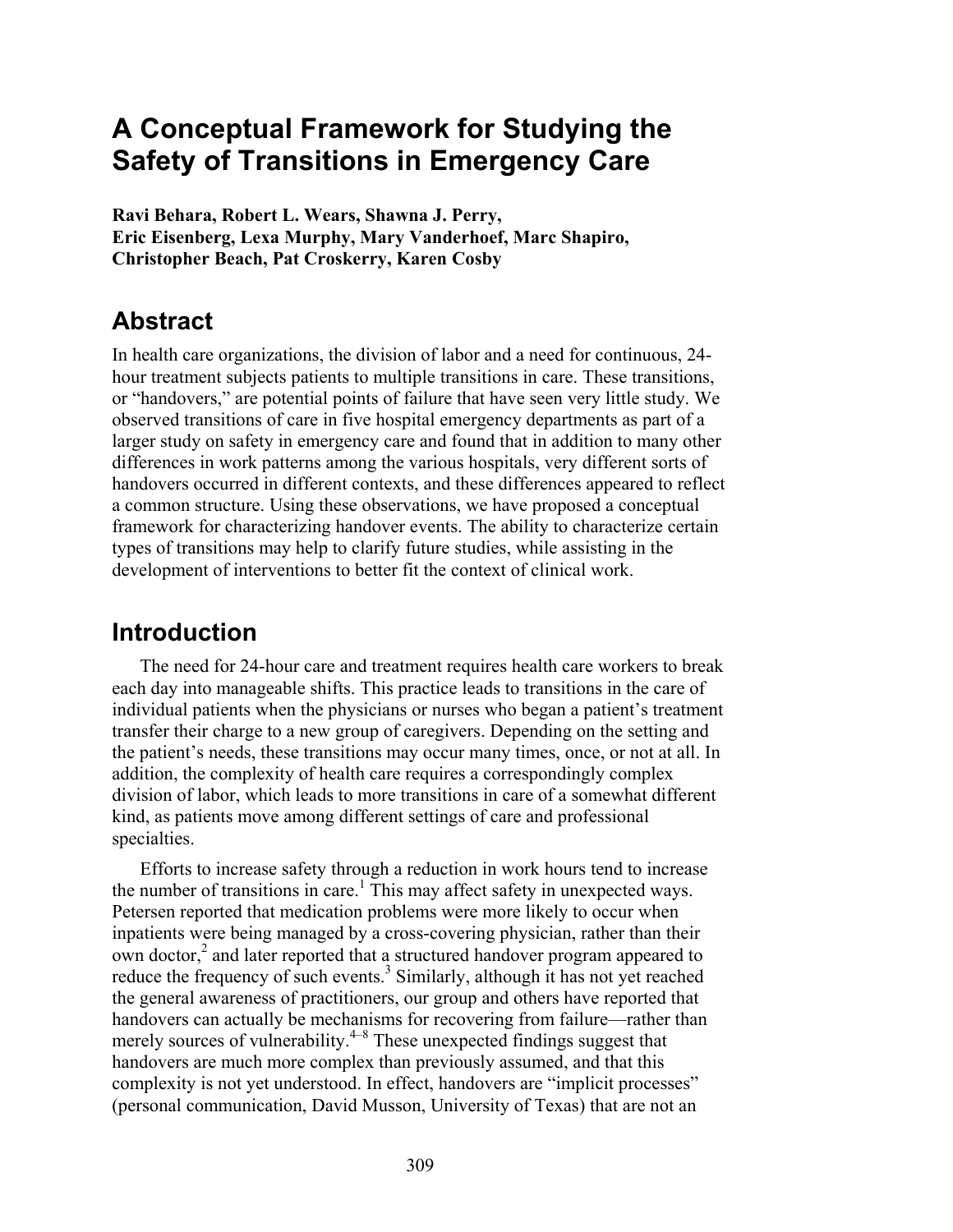explicit function of the way work is done, but are implicitly present and necessary for the work to be completed successfully.

Shift change handovers in emergency departments provide a direct opportunity for studying transitions in care. These handovers are widely considered to be potential sources of failure.<sup>9, 10</sup> Although the success of these transitions is critically important to the quality and safety of care,<sup>6</sup> they have received little attention from the health care community. No prescriptive standards or guidelines exist for shift changes and, with rare exceptions, they have not been studied.<sup>11, 12</sup> This is in sharp contrast to other high-hazard industries, where studies of shift change handovers are not uncommon.<sup>7, 13, 14</sup> Although sporadic attempts have been made to improve handovers, they have been largely informal and unsuccessful (Croskerry, personal communication).

The problem of understanding how transitions contribute to the success or failure of care is compounded by the fact that handovers are extremely heterogeneous. While commonly viewed as exercises in communication, they also serve other important needs, including training, increasing team cohesion, and socialization.<sup>15, 16, 17</sup> Additionally, they are highly variable in form and content. This paper will present a proposed conceptual framework for better understanding the heterogeneity of shift change handovers and transitions in care.

### **Methods**

We performed ethnographic observations of caregiver transitions in five emergency departments (EDs) throughout the United States and Canada. Three of the EDs were large, inner-city, quasi-public institutions; another was a large, private tertiary referral center; and the fifth setting was a medium-sized community ED. All had academic affiliations; four were routinely staffed by residents-in-training under faculty supervision, and one was staffed solely by faculty physicians. Institutional review board approval was obtained prior to the start of the study at all participating sites.

Although the observations were directed primarily at shift changes involving physicians and nurses, there were opportunities to observe other transitions in care (e.g., from prehospital personnel to ED personnel, or from the ED to an inpatient service). The observations were supplemented by audiotaped transitions in four of the five institutions; these were later transcribed without personal or institutional identifiers. The observations were further supplemented by indepth investigations of selected accidents or incidents involving handovers (either as a contributor to the failure, or as a contributor to the incipient failure recovery). Notes and cognitive artifacts created by the workers to assist them in managing the handover also were reviewed.

The data were reviewed qualitatively by domain experts and behavioral scientists using content analysis and a grounded theory approach, supplemented by the affinity diagram technique.<sup>18</sup> A series of meetings was held with the entire research team to review the results and develop a conceptual framework for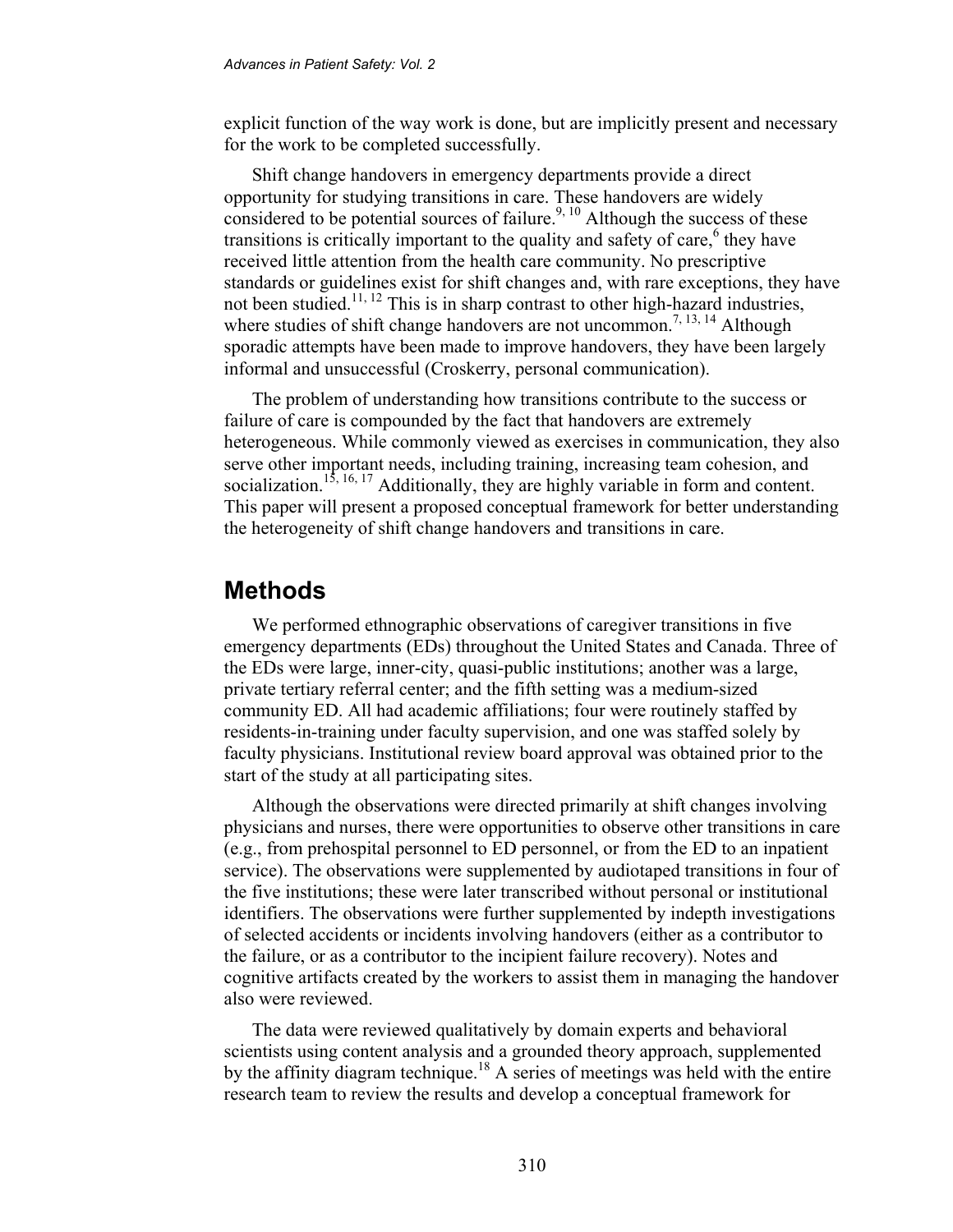explaining the observations. Finally, as the framework took shape, a review of the original data was conducted to ensure that the elements of the framework could be unambiguously attributed to the data.

### **Results**

Handovers differed substantially in their external characteristics. Some were dyadic, one-to-one exchanges, for example, while others involved exchanges among two groups. Some occurred in the workplace, while other handovers took place what might be referred to as a "backstage" area; a separate area where the handover activity was not easily visible or audible from the main care areas. Some directly involved the patient, while others did not. Some, but not all, handovers made routine use of external cognitive artifacts (e.g., a chart or whiteboard). In most cases, the party coming on-shift made notes, but there was little structure or standardization among individuals in this practice. The external characteristics of the transitions differed to such a great extent among the study institutions, it was impossible to use identical observational protocols at all of the sites; instead, the study procedures were customized as necessary to fit the local environment and practices.

Many of the aforementioned differences would appear to have implications for safety. There was acknowledgement at all of the sites of some potential safety problems with current handover practices, but these were viewed as tradeoffs (i.e., improving one aspect of the turnover, such as decreasing noise and interruptions by moving to a backstage area, would introduce new vulnerabilities because the oncoming workers would not see the patients being discussed). In addition, there had been very little history of experimentation with handovers at the various hospital sites, i.e., handovers were performed in a certain way because they had always been done that way.

In contrast to the external differences, there were several attributes of ED handovers that were nearly universal in our observations. First, the handovers were never unidirectional "data dumps," but were instead dialogues or conversations with the oncoming party actively eliciting information, asking for clarification, or pointing out omissions, contradictions, and inconsistencies. The transition of care did not simply involve the sharing of information, but also included expectations for the future, plans based on those expectations, and assessments of those areas for which the information was incomplete or poorly understood. Thus, handovers are, in effect, joint constructions involving the offgoing and oncoming parties. Second, they included both specific exchanges referencing individual patients, and global exchanges about the status of the entire work unit, including supporting services. Third, they covered the patients being transitioned in a "standard order" to guard against omissions; typically this involved always starting and ending at the same bed locations to ensure that so all patients were reviewed. Fourth, the discussions generally were initiated and terminated by the oncoming party. Finally, the handovers were "accordion-like," in that they expanded and contracted in relation to a variety of factors, including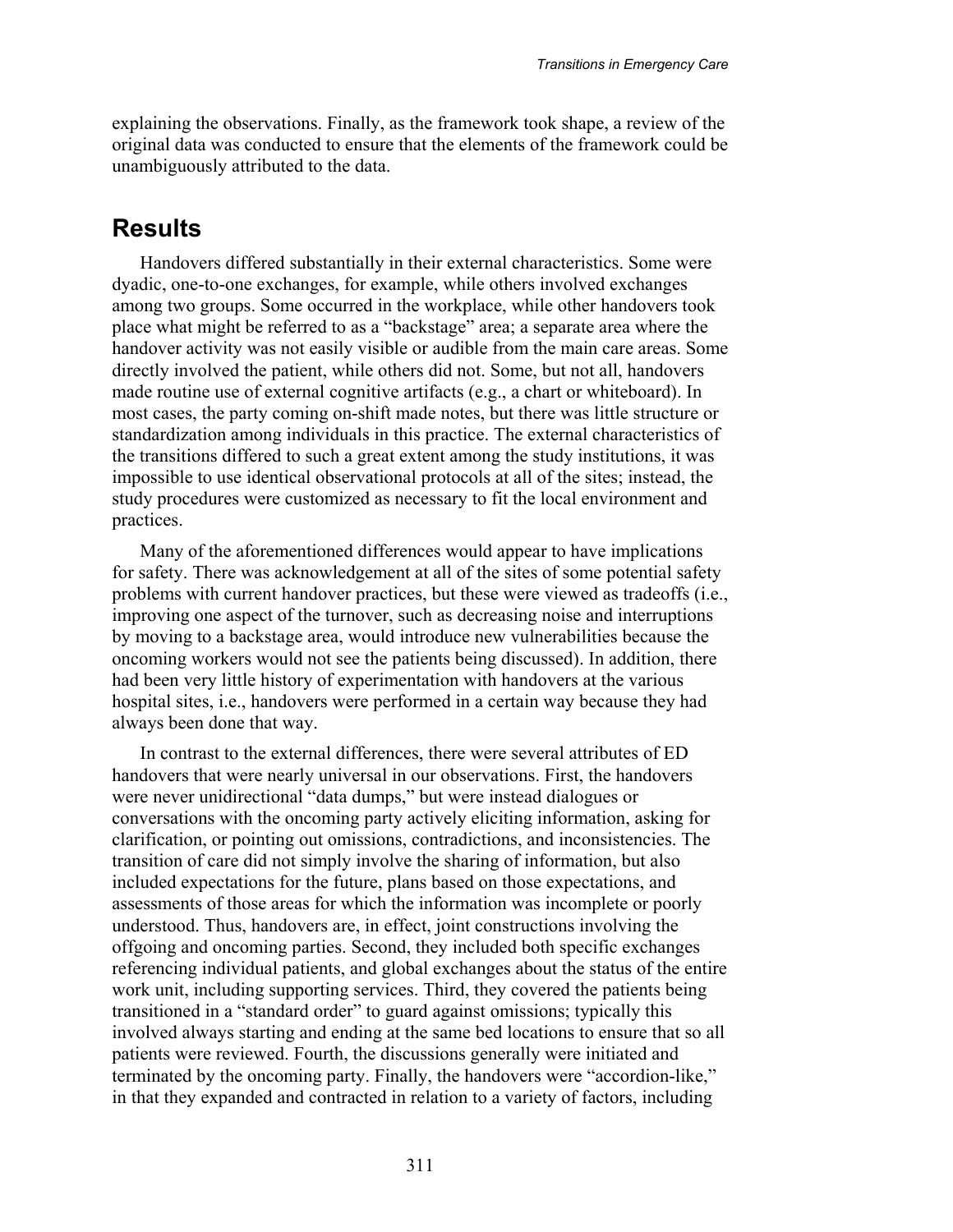the number of patients to be transferred, emergencies or other pressing situations needing immediate attention, and the degree of confidence and credibility in both parties.

In addition to the external difference in form, there were additional differences in the observed handovers that seemed to be related to deeper, underlying properties. These fundamental conditions form a conceptual framework with which handovers can be examined and compared, which may prove useful in explanation as well as the design of better processes.

### **Conceptual framework**

The framework addresses four important attributes of a handover: (1) the type of process in which it occurs; (2) the primary content; (3) structural issues (e.g., the nature of the participants); and (4) dynamic issues (e.g., the position of a given case in a structuredness/continuity space).

### **Type of process**

For our purposes, a process is defined as the means by which an organization transforms its inputs into higher-valued outputs. The ED care process, for example, can be viewed as transforming patients with undifferentiated emergent conditions into those who are sufficiently stable for discharge or transfer to an inpatient service for more specific care. The product–process matrix<sup>19</sup> relates the characteristics of the item(s) being produced with the type of flow process the work presents (Figure 1). Different types of transitions are characterized by different positions in the matrix. In EDs, standardization is very low with respect to patient types and needs, since they are unpredictable and typically one-of-akind. Furthermore, the patients flow in a "jumbled" fashion as they do not usually follow a predetermined or linear sequence of steps, and often interfere with one other.20 Thus the job shop model appears best suited to EDs.

In job shop settings, resource utilizations cannot be maintained at 100 percent; workers have a wide range of skills, and each "product" or "job" moves through the production facility at a much slower rate than the actual number of hours required to complete the specific "job." Flexibility is high in such settings, but so is unit cost. These characteristics fit the ED context well. Other types of handovers might occupy different positions in the matrix. Ward team signouts for cross-coverage involve less variability in the work and might be better viewed as batched processes, while some very tightly integrated services (e.g., cardiovascular surgery in some settings), might approach a production/assembly line model

In the ED setting, pressures of increased work volume and/or calls for greater economic efficiency tend to advance the batch or assembly/production line model. This is not likely to be an effective operational strategy, however, since the unique nature of the "product" does not change. The differences in production process may account at least in part for the success of a structured signout system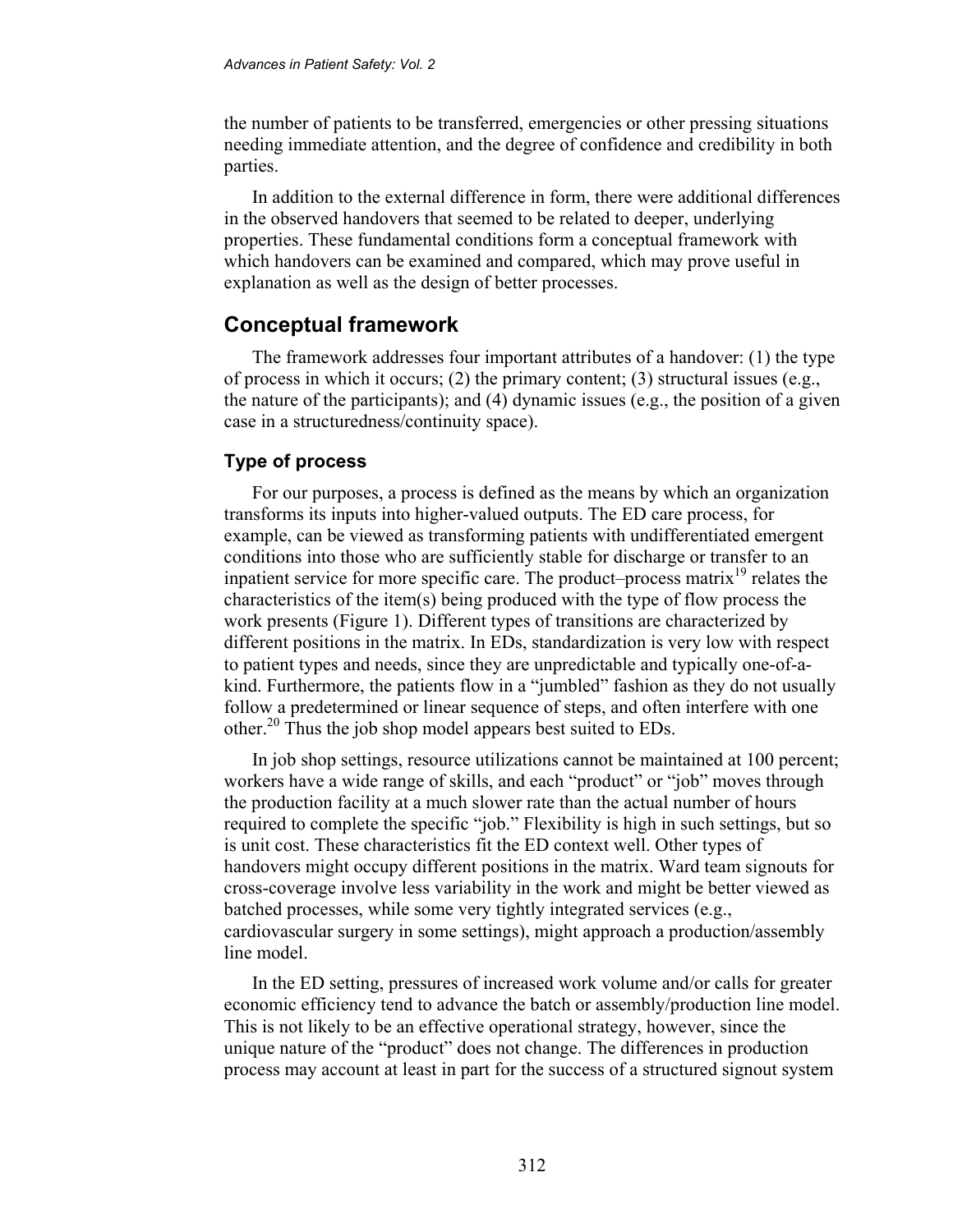

#### **Figure 1. Process–product matrix with archetypical examples**

for cross-coverage on inpatient medical wards, $3$  and the failure of similar efforts in the ED.

#### **Content**

Primary content refers to the relative importance of three things that are transferred in any handover: information, authority, and responsibility. Focusing on handovers solely as a communications (i.e., information transfer) task ignores much of what is important and does not provide insight into certain types of failures. Most handovers include all three elements to some degree, and this tendency does not seem to vary within types of transitions. When handovers are extended in time or space, authority and responsibility are at risk of confusion. This can occur, for example, when an inpatient physician accepts a patient from the ED but cannot attend to the individual promptly, or when a patient's care is transferred from one service to another, but the patient is not moved out of the original care area. Another setting where authority may be diffused is in crosscoverage situations, when the covering physician assumes a "caretaker" role, and tries not to make major changes in the patient's care management.

Even when a narrow focus on communication is adopted, the information transfer task is much richer than the simple replication of facts in a new location. Moreover—and perhaps more important than the specific, isolated facts of a patient's condition—handovers also transfer at least three additional components: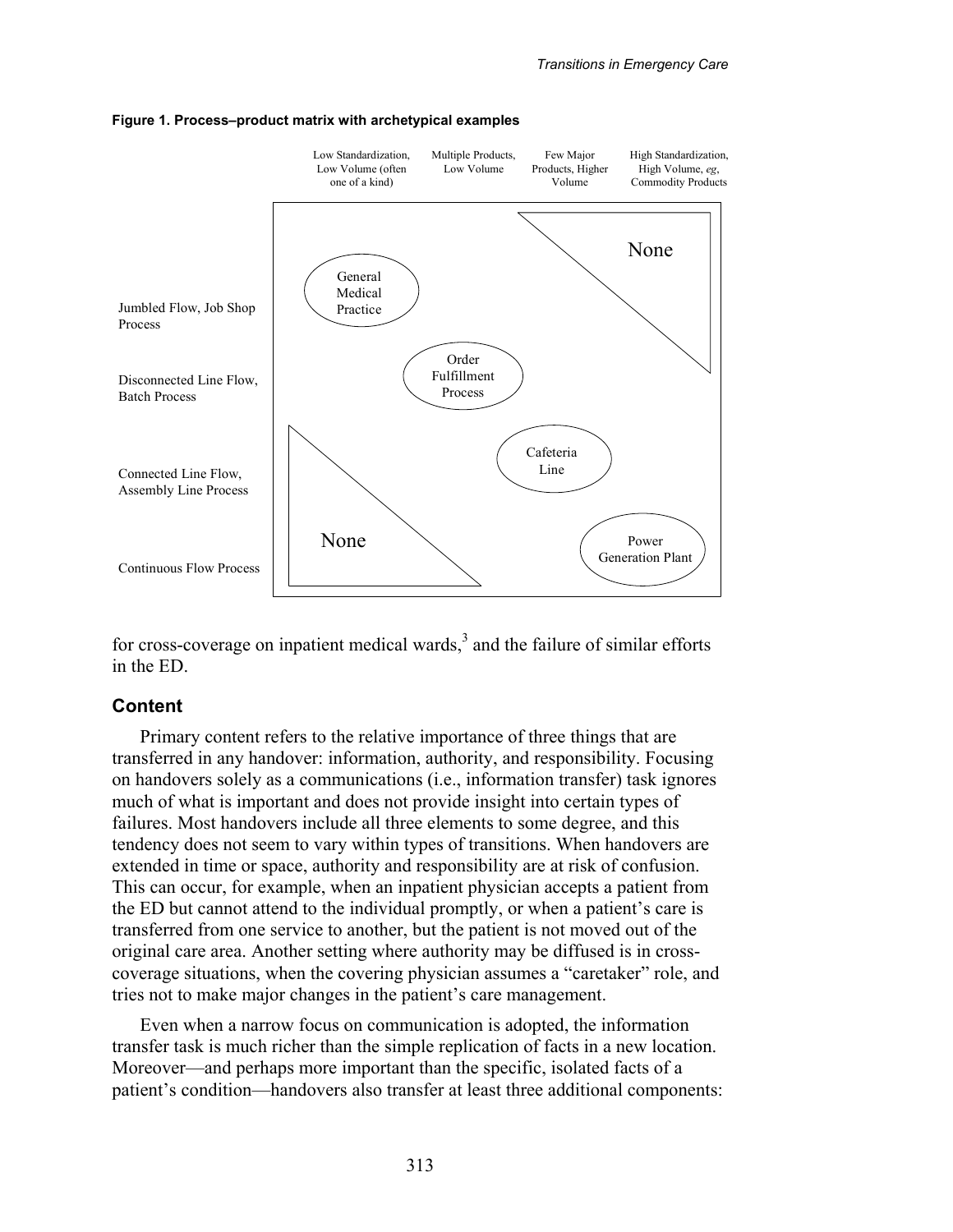expectations for the near future; nascent plans for managing potential deviations from the desired course of care; and an idea of where current knowledge is reliable and where it is imperfect.

#### **Structure**

There are three structural elements that characterize transitions. The first is the nature of the participants (the oncoming and offgoing parties, and the patients themselves). The second is the number of patients involved (typically one, but sometimes a few or many). And the third characteristic is the probability that the receiving party will have to interact with the same patients in the future. The participants can be like (ED physician to ED physician), or unlike (paramedic to ED nurse, or ED physician to surgeon). Transitions between like participants typically involve many patients (e.g., at shift changes), while handovers between unlike participants typically involve only one patient. Failures arising from interaction effects are more likely in the former, as are shared misunderstandings (i.e., where both parties fail together). Differential misunderstandings are more likely to occur in handovers involving unlike participants. Finally, the probability that the receiving party will have subsequent interaction with the patients being transferred can be either high or low. Transitions where the probability of future interaction is low (e.g., a ward team's signout to a night coverage team) can be thought of as "just in case" information. This type of handover may be more amenable to structured, information technology interventions.<sup>3</sup>

If we dichotomize each of the three structural dimensions into its extremes (like versus unlike, few versus many, high probability versus low), there are eight potential combinations of attributes (Table 1). In our observations, however, only three of the eight potential combinations occurred with any frequency. The first common combination was typified by ED shift changes or nursing shift changes (Table 1, first row). The participants were like (nurse-to-nurse or doctor-todoctor); many patients were handed over; and the likelihood of future interaction with the transitioned patients was high (typically 100 percent). The second most common combination was ward coverage handovers (Table 1, second row). Here the participants are like (doctor-to-doctor); many patients are transitioned; but the likelihood of future interaction with any one particular patient is low (since the covering physician may never be called about many of the transitioned patients). The third common combination is typified by transfers of patients between disparate services (e.g., from an ambulance to the ED, from the ED to the ICU, or from internal medicine to surgery [Table 1, row 7]). Here the participants are unlike in some way; either they are from different professions (e.g., paramedic-todoctor), or if not, they are from different specialties (e.g., emergency physicianto-internist, or internist-to-surgeon). The number of patients involved is small (typically one), and the probability of future interaction is high (typically 100 percent).

One notable aspect of the participants' nature pertained to joint handovers (i.e., involving both physicians and nurses), which almost never occurred in our observations. When they did occur, they were extremely limited; for example, a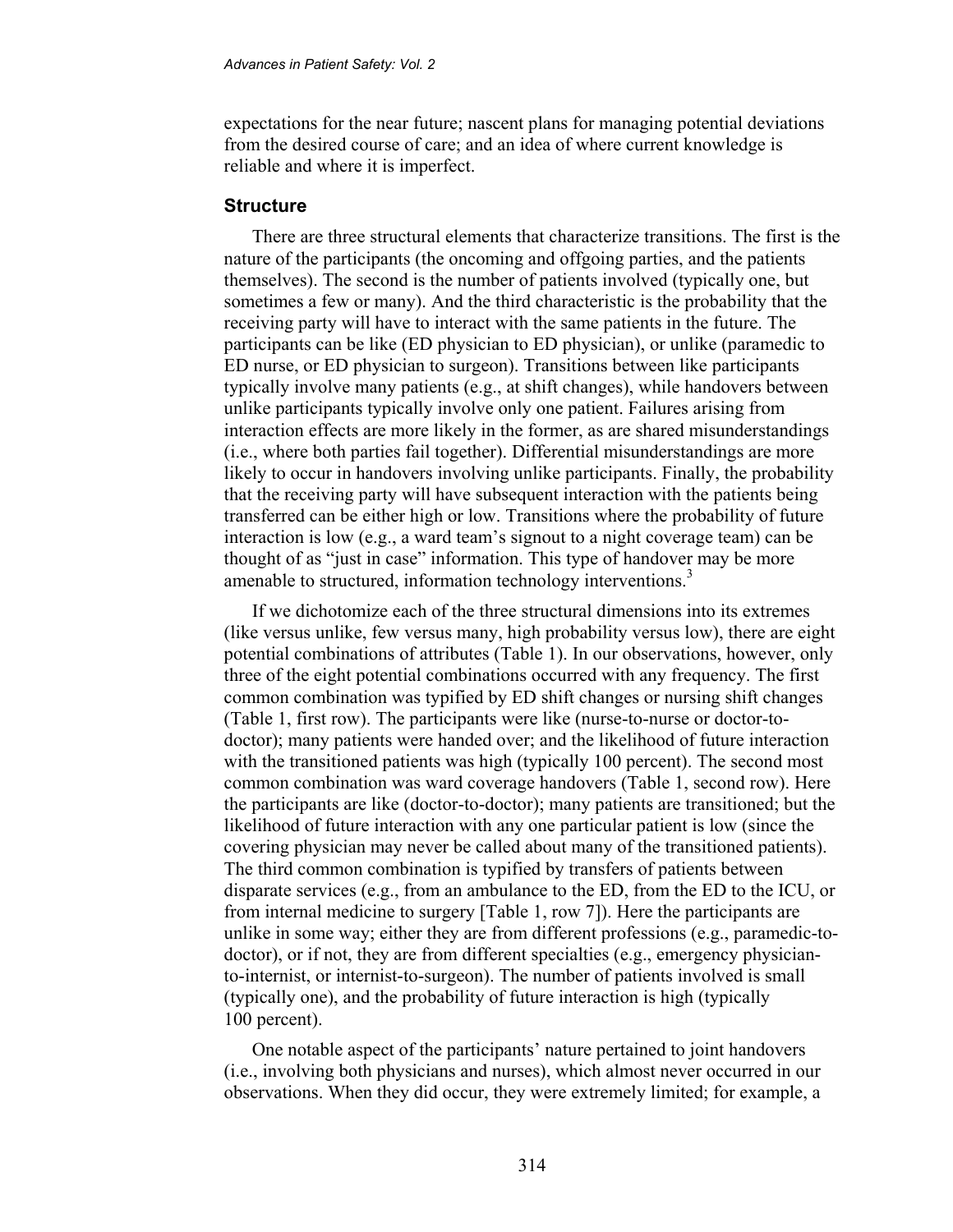charge nurse might take part in physician handovers. A variety of reasons were offered for this behavior. Physicians sometimes asserted that nursing handovers concerned "softer" social issues that were of less interest to the physicians, but our observations did not support that. The content of nursing handovers was largely related to technical work, as was the content of physician handovers. The nature of the technical work discussed did vary between the two groups, however, reflecting their different work content. Nurse-to-physician teams were not well established in some hospital settings, so different pairs of nurses and physicians were made responsible for different patients, making joint handovers somewhat more difficult. In the two settings that did use nurse-physician teams, however, handovers still occurred separately. A final reason offered for the separation was that handovers remove caregivers from direct patient contact for some period of time, so conducting them separately permits at least one set of caregivers to work, making them available to watch and care for the patients. Again, experience with alternative scenarios was scant.

| Participant   | <b>Volume</b> | Probability | <b>Example</b>                                                                                |
|---------------|---------------|-------------|-----------------------------------------------------------------------------------------------|
| Like          | Many          | High        | ED shift change, nursing shift change                                                         |
| Like          | Many          | Low         | Ward team signout                                                                             |
| Like          | Few           | High        |                                                                                               |
| Like          | Few           | Low         |                                                                                               |
| <b>Unlike</b> | Many          | High        |                                                                                               |
| <b>Unlike</b> | Many          | Low         |                                                                                               |
| Unlike        | Few           | High        | Admission to ED from ambulance, admission from ED to<br>hospital, transfer to another service |
| <b>Unlike</b> | Few           | Low         |                                                                                               |

**Table 1. Structural characteristics of handovers and prototypical examples\*** 

**\***Only three of the eight possible combinations were commonly observed; examples of these three are listed.

### **Dynamic**

The dynamic component of the framework refers to a contextually sensitive, "on the fly" adjustment of the volume, detail, and style of the conversation about a given patient. Handovers involving many patients typically were internally heterogeneous, with different sorts of discussions involving different patients even when their cases were nominally similar. Participants in the handovers appeared to switch fluidly between several communication modes, which we will call *genres*, with apparent ease.<sup>21, 22</sup> Yates and Orlikowski define genres as "socially recognized types of communicative action habitually enacted by members of a community to realize particular communicative and collaborative purposes."23 Obvious examples of communications genres include business letters, memos, face-to-face meetings, reports, and announcements. These genres are easily recognized because of their socially identifiable purpose and shared form. Yoshioka and Herman point out that communities use genres for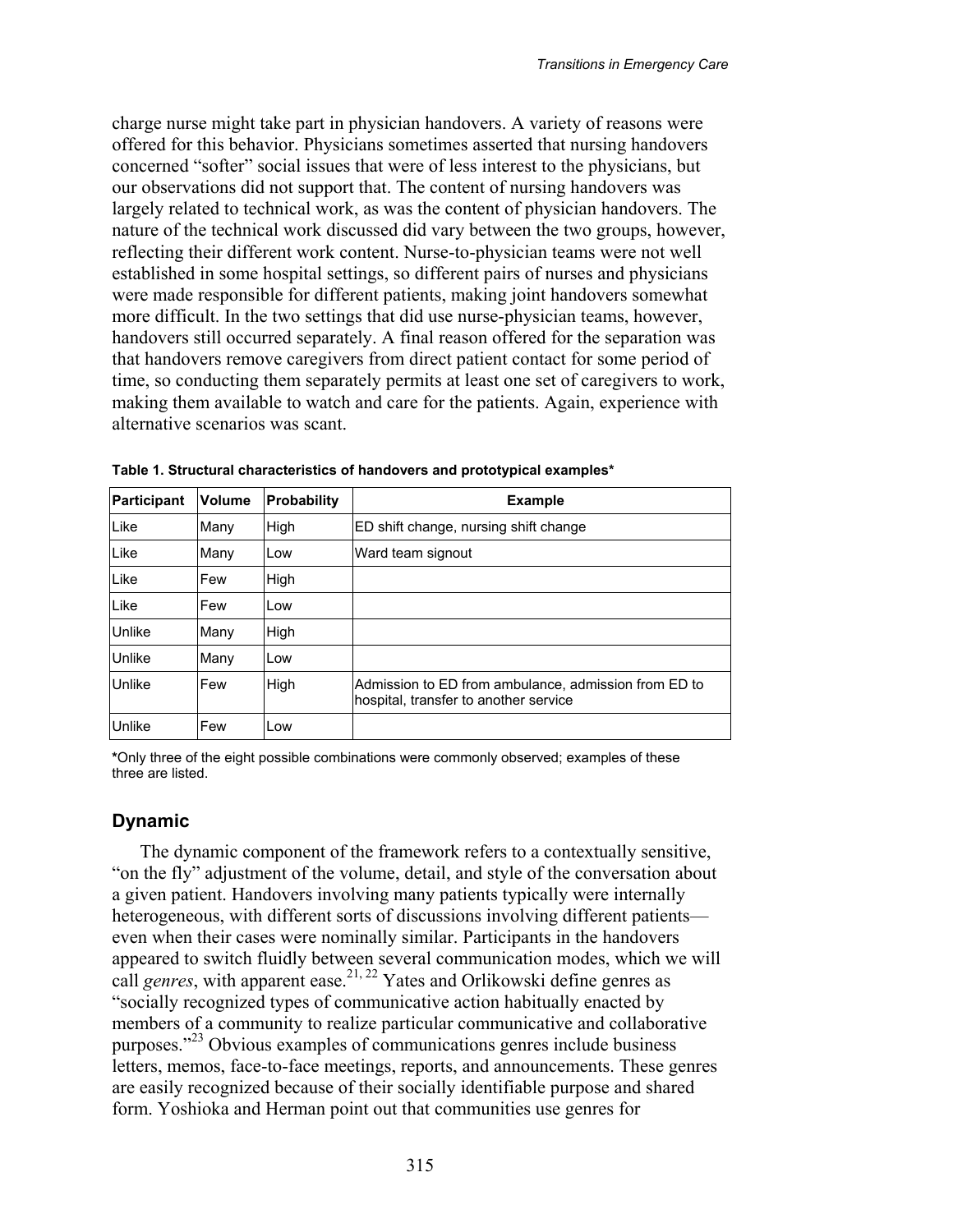coordinating information.22 A genre is socially recognized by members of a community and invoked in typical situations, such as ED handovers. In our observations, communications genres were used to implicitly convey information regarding the nature of a specific patient's handover.

These handover genres can be characterized by their locations on a 2 dimensional plane (Figure 2). The x-axis represents the amount of interaction required from the oncoming worker (which can be viewed as a need for continuity) from low to high, and the y-axis represents the degree of uncertainty or unstructuredness of the patient's problem from well-structured, (high certainty), to ill-structured (high uncertainty).



**Figure 2. Relationships among handover genres** 

Degree of interaction required (need for continuity)

Point A represents a case "all wrapped up and tied with a bow": an extremely well-structured problem with very little future interaction needed (e.g., ED patient waiting for a plastic surgeon to arrive and repair a laceration). The opposite extreme is represented at Point D, which could be a patient who arrived in the ED just prior to shift change but has not been assessed. Point C represents a "work in progress"—a patient whose assessment has started, but whose problem cannot be adequately characterized at the time of the transition; and Point B typifies a patient with well-structured problems requiring prolonged observation before an informed decision can be made, (e.g., an apparently unenvenomated snakebite victim). Point B also could typify a patient whose problem is well understood, but the remaining work they require is distributed unequally among physicians and nurses. For instance, a hip fracture patient being admitted to an orthopedic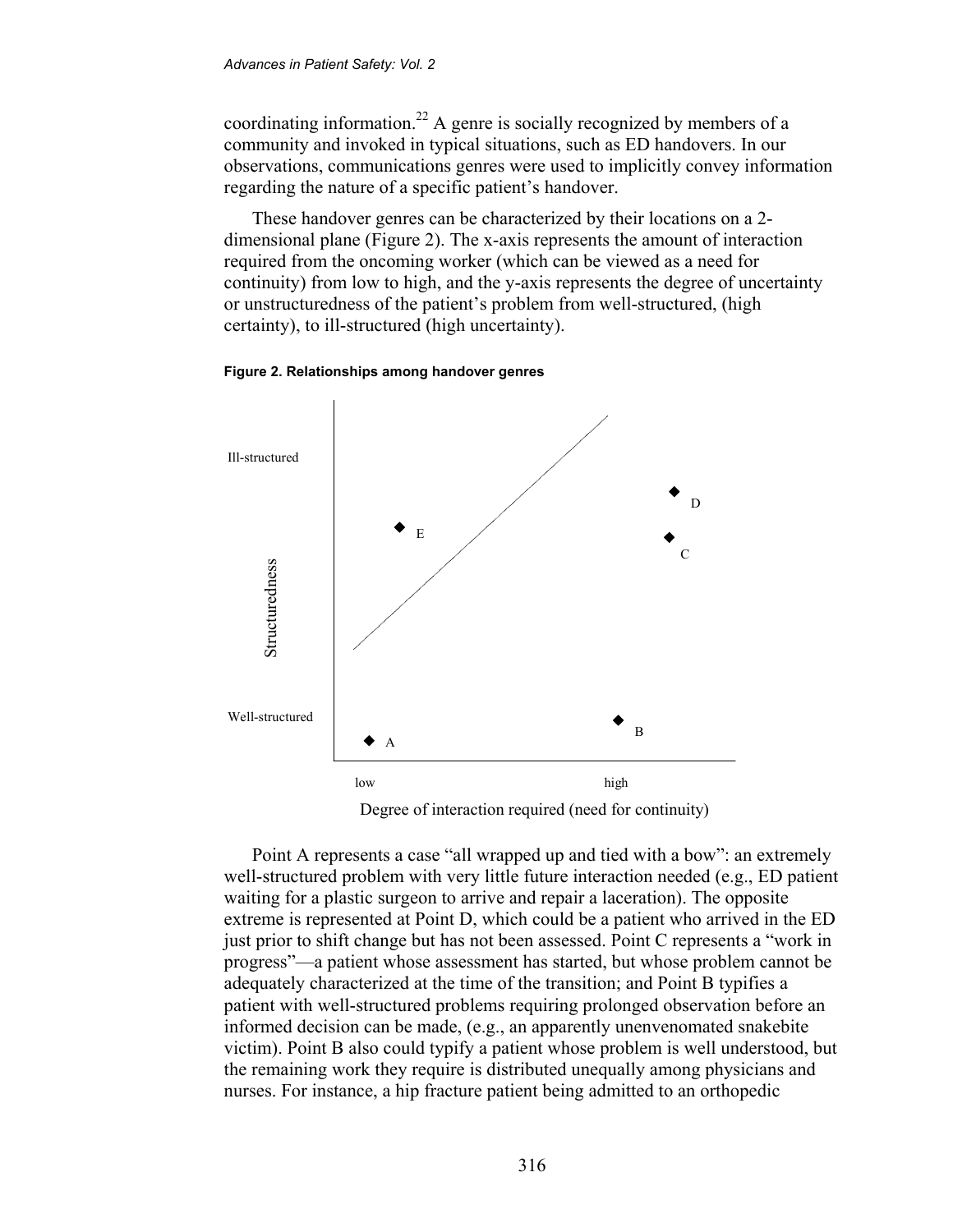surgeon might be represented by Point A for physicians, but by Point B for nurses. Virtually all ED transitions occur beneath the angled line. Some transitions in other settings, however, could be characterized by Point E; for example, a ward team signout to a night coverage team. Here, the likely need for interaction continuity for any specific patient is low, but should the need arise, the problem is likely to be a new and ill-defined one.

The choice of communication genre for the handover appears to be important in the co-construction of a mental model for the patient whose care is being transferred. Orlikowski has proposed that communication genres are used by workgroups to serve as an organizing structure for the social and professional interactions of the group.<sup>21</sup> In the ED, a given genre conveys information implicitly about the state of knowledge for a patient, the certainty of that knowledge, and the likely future course. The importance of the genre to the handover is particularly notable when a mismatch is detected. If the selected genre did not sufficiently represent the picture being constructed by the oncoming party, there was always an attempt to renegotiate the choice. If the negotiation was successful, the handover proceeded—either using a new genre or with an agreement that the original choice of genre was suitable. The renegotiation effort, however, was quite brief. If it was not immediately successful, the oncoming party adopted a strategy of resignation, conceptually placing the patient in question at Point D, and, (in the oncoming party's view) no further time was wasted in a futile attempt to achieve a better understanding.

Most of the studied sites had coded language to express the genres being used, e.g. "work in progress" and "all wrapped up and tied with a bow." This encoding allowed the oncoming party to efficiently grasp the state of knowledge, its certainty, and the expected course of action, while establishing clear expectations for the discussion that followed.

### **Discussion**

Because it is never possible to transfer a complete picture of a patient's condition from the mind of one caregiver to another and because the handover time is necessarily limited, clinicians must make judgments about the relevance and importance of what goes into the co-construction of the picture. Cook has used the "spinning up" metaphor to describe this phenomenon (personal communication, Richard Cook, University of Chicago). In his view, the goal of the handover is optimization. Given the limited co-presence of the participants, the handover provides just enough of the relevant picture so that the oncoming caregiver can "spin up" to operational speed quickly, should the need arise.<sup>24</sup> Thus, the shared expectation of this need guides the volume and detail of each handover conversation, and explains some of the postulated differences between, for example, ED handovers and ward team handovers.

In her study of handovers in four different high-hazard industries, Patterson noted 21 strategies that workers employed in order to improve either the efficiency or the effectiveness of handoffs.<sup>7</sup> In our observations, we found that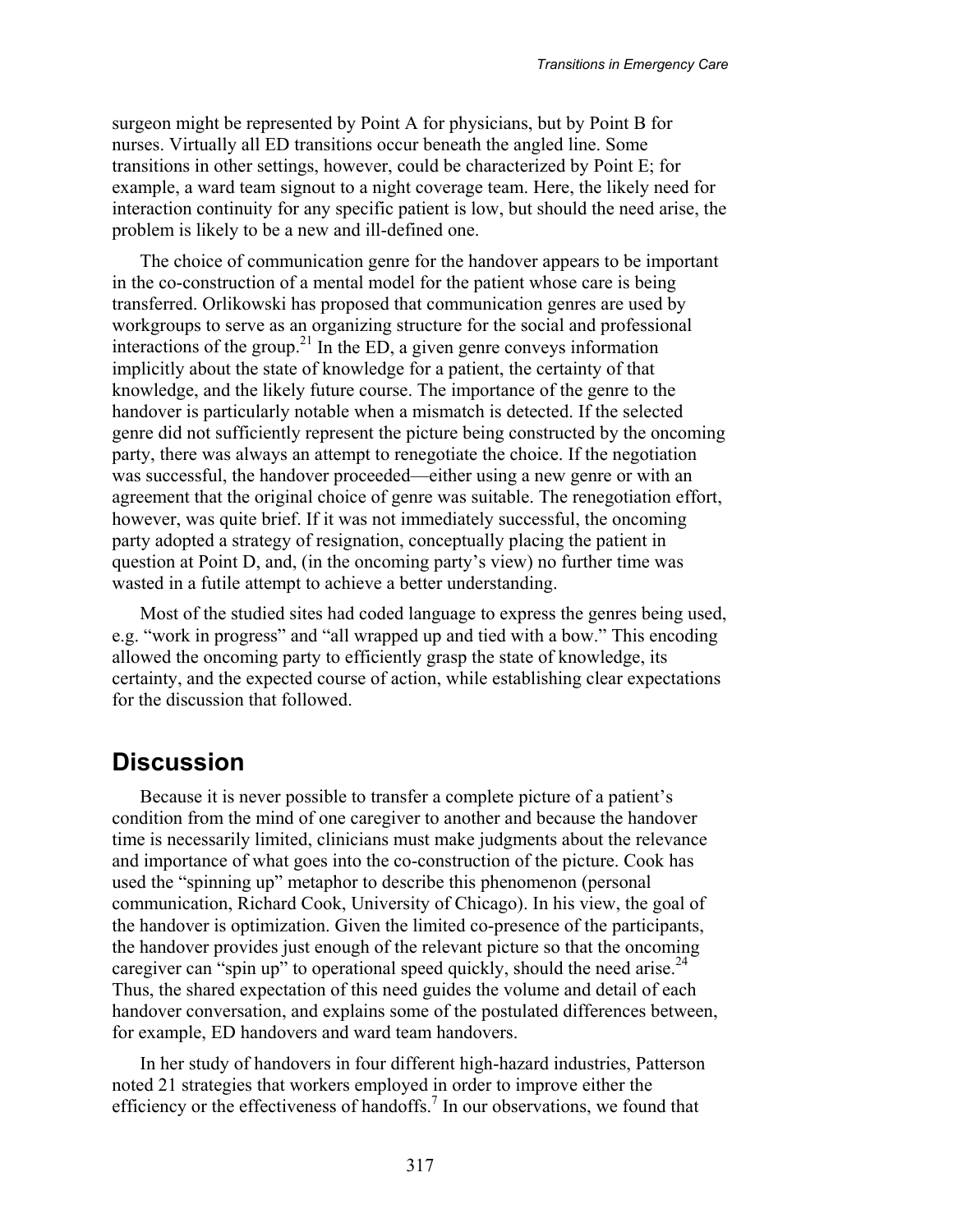eight of these strategies were used consistently in ED handovers, another four strategies were used sometimes or in some institutions, and the remaining nine were used infrequently or never at all (Table 2). This work suggests several potential avenues for improving handovers. Some of the more promising strategies include: limiting interruptions during a handover; using "readback" practices to ensure both parties share the same mental model; including practitioners in the handover beyond the one being replaced; and cross-monitoring the handovers of others.

| <b>Strategies used consistently</b>                                                   | <b>Strategies used occasionally</b>                                | <b>Strategies never used</b>                                                             |
|---------------------------------------------------------------------------------------|--------------------------------------------------------------------|------------------------------------------------------------------------------------------|
| Face-to-face verbal update<br>with interactive questioning                            | Offgoing oversees<br>oncoming's work following<br>update           | Limited interruptions during<br>handover                                                 |
| Delay handover when<br>concerned about status or<br>stability of process              | Unambiguous transfer of<br>responsibility                          | Offgoing writes summary<br>before handover                                               |
| Topics initiated by oncoming<br>as well as offgoing                                   | Overhear others' updates                                           | Incoming scans historical<br>data before handover                                        |
| I imit initiation of actions<br>during update (with critical<br>exceptions)           | Additional update from<br>practitioners other than the<br>offgoing | Incoming reviews captured<br>sensor-derived data before<br>handover                      |
| Incoming assesses current<br>status                                                   |                                                                    | Intermittent monitoring of<br>systems status while "off"                                 |
| Updates provided in<br>consistent order every time                                    |                                                                    | Incoming receives primary<br>access to most up-to-date<br>information                    |
| Offgoing has knowledge of<br>previous shift activities                                |                                                                    | Incoming receives paperwork<br>including handwritten<br>annotations                      |
| Handover includes offgoing's<br>contingency plans, stance<br>towards changes in plans |                                                                    | Readback to ensure<br>understanding                                                      |
|                                                                                       |                                                                    | Others are clear about which<br>party is responsible for which<br>duties at a given time |

**Table 2. ED use of 21 strategies identified by Patterson, et al. <sup>7</sup> to improve handovers** 

Uncertainty in system input is a unique characteristic of EDs. In a study of the relationship among input uncertainty, means of coordination, and hospital ED organizational effectiveness,25 Argote noted two categories of coordination methods: programmed and non-programmed. Programmed means of coordination involve plans, specific policies, and relationships previously specified by the organization; non-programmed means involve general ED policies and the autonomy and flexibility of the workforce. Her results indicated that EDs are most effective when they use programmed means of coordination, when faced with low input uncertainty, and when they switch to non-programmed means of coordination in those situations involving high input uncertainty. It was interesting to note that there was little evidence to indicate that EDs actually use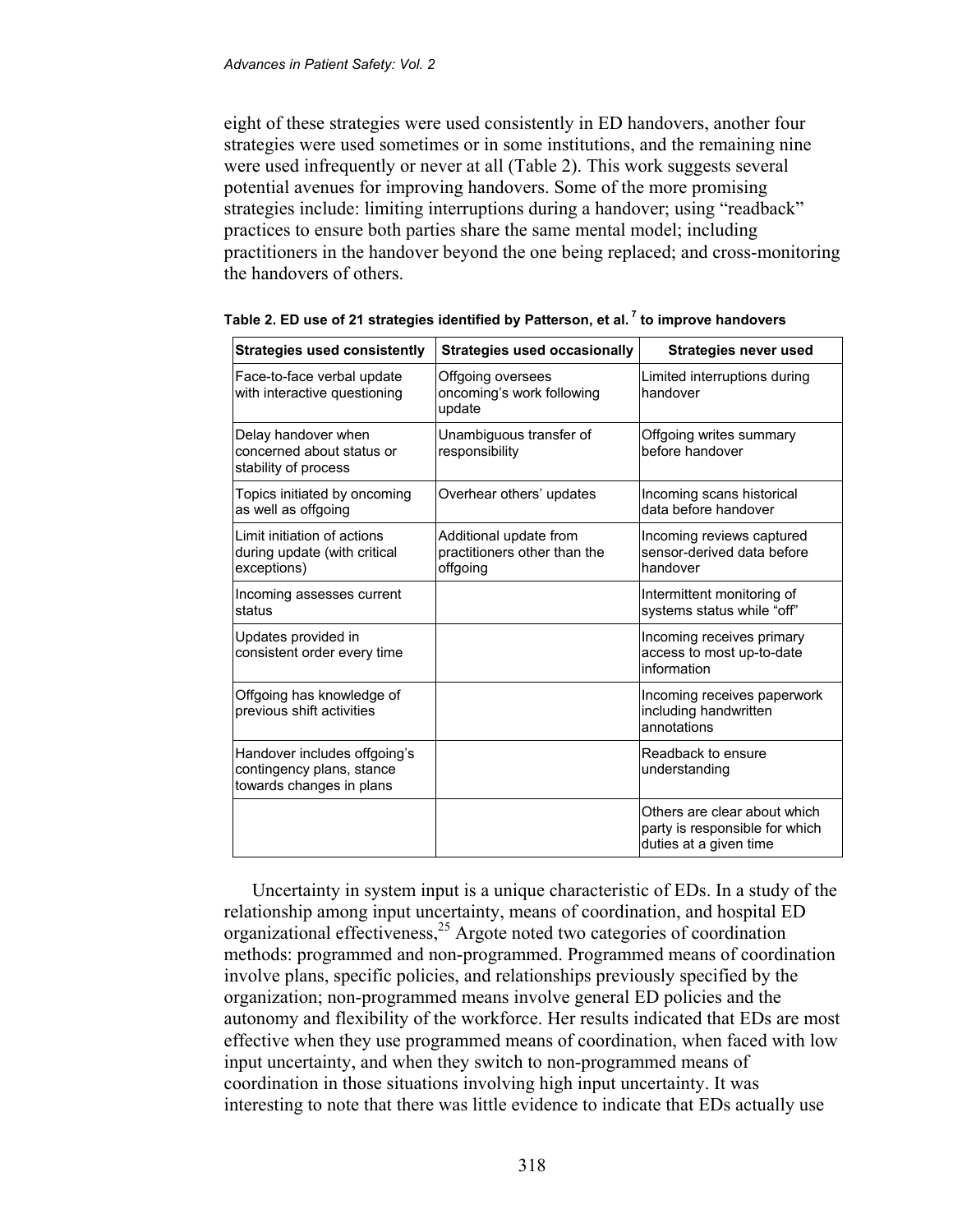the level of input uncertainty to choose their methods of coordination. This contrasts with other service industries, where input uncertainty is associated more strongly with the function and structure of production processes.<sup>26</sup>

The current emphasis on information systems as solutions to safety problems, and the success of Petersen's intervention for ward cross-coverage, $3$  makes technological solutions to handover-related failures at least superficially attractive. Technical solutions are mixed blessings, however, and their role (if any) in facilitating the effective transfer of information, authority, and responsibility in the ED setting is unclear. Ash, et al have pointed out studies showing that in a shared context, concise and informal, unstructured communication is most effective for coordinating work around a complex task, $27-29$ and argued that attempts to impose structure upon such processes comes at a cost and can prove counterproductive. Lardner reviewed the literature on transitions in industry and concluded face-to-face, interactive, verbal handovers were preferable to more restricted modalities.<sup>14</sup> Berg has raised similar, more generalized arguments, while Coiera has emphasized the immense size and complexity of the communication/interaction space in health care organizations.<sup>30, 31</sup> Our results and these critiques all suggest that truly useful informational aids are more likely to be based upon a detailed understanding of the context, manner, and social setting of the way technical work is performed, than designs derived from formal information systems principles.

### **Limitations**

This schematic framework arose from our efforts to better understand and manage the complexity and heterogeneity of our observations on transitions. It is limited by the lack of an underlying theoretical construct (such as the abstraction/decomposition framework), although it might be adapted to such a method.<sup>32</sup> In addition, our intensive observational effort was focused on ED shift change handovers; other important transitions also were observed, but they were not the primary focus of our efforts. We feel it is both useful and informative, however, to relate the ED shift change transitions to other transitions in care via this framework.

## **Conclusions**

Shift change handovers are much more than simple exercises in communication. Authority, responsibility, and information are transferred through a process of co-construction in which both the oncoming and offgoing parties are active participants; they are, in essence, exercises in building distributed cognition.11, 33 Handovers are highly heterogeneous in their external attributes and in their internal structure, and some of this heterogeneity may explain differences in the success of efforts to improve them. Participants in handovers use information genres $^{21}$  as an efficient means of implicitly conveying contextual information about the handover. Attempts to improve handovers—at least in EDs—have generally failed. These failures may be due in part to the absence of a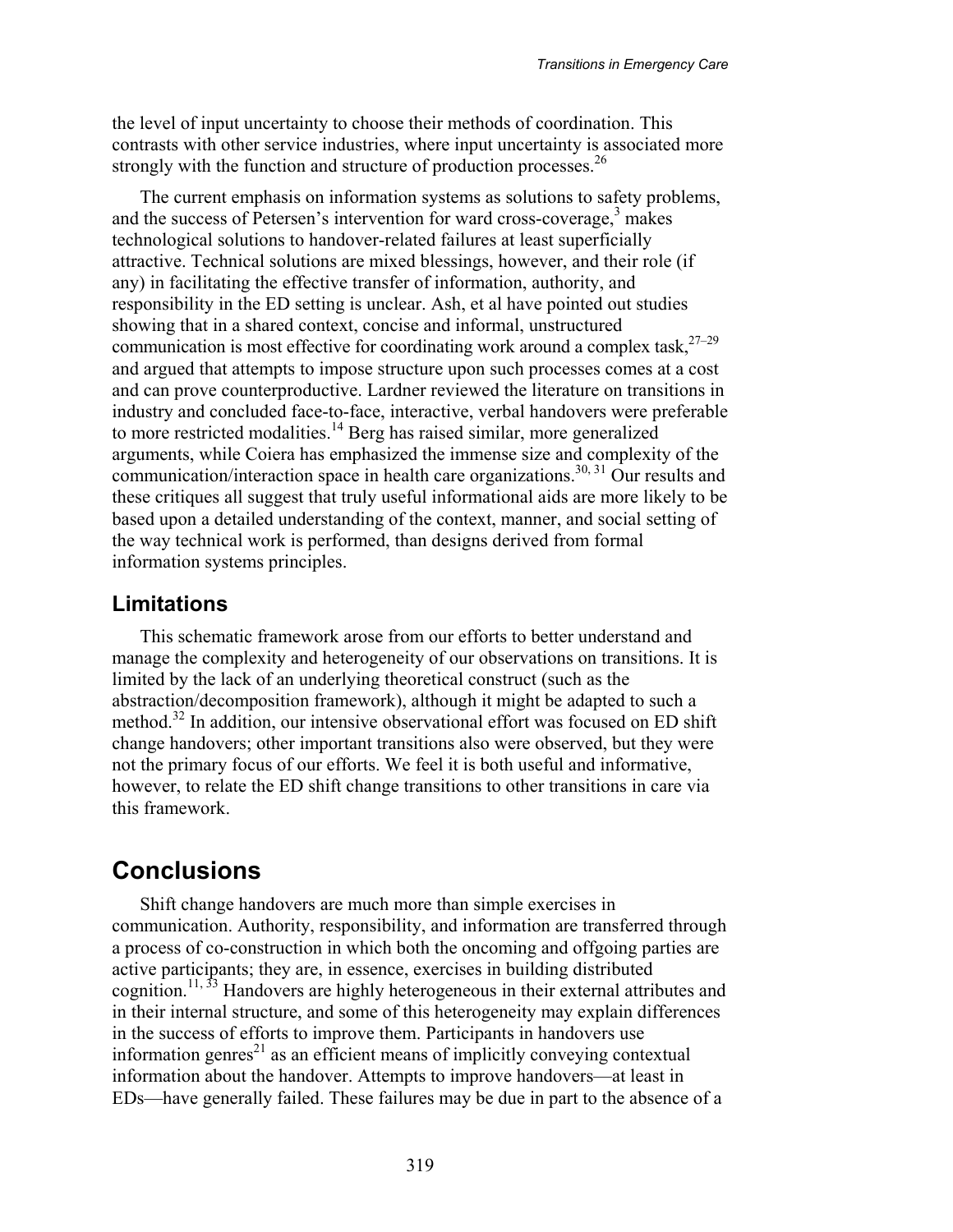deep understanding of the multidimensional nature of transitions, resulting in onesize-fits-all interventions that do not support technical work.<sup>34</sup> A better understanding of the nature of handovers in health care may prove key to better interventions in the future.

## **Acknowledgments**

The authors are participants in the Center for Safety in Emergency Care, a research consortium funded in part by Agency for Healthcare Research and Quality (P20-HS11592). Additional funding for this and related work has been provided by the National Patient Safety Foundation and the Commonwealth Fund.

### **Author affiliations**

College of Medicine, University of Florida (RLW, SJP), College of Business, Florida Atlantic University (RB), Department of Communication, University of South Florida (EE), Department of Communication, DePaul University (LM), College of Nursing, University of Florida (MV), Brown University (MS), Northwestern University (CB), Dalhousie University (PC), Rush Medical College (KC).

*Address correspondence to*: Robert L. Wears, M.D.; University of Florida Health Science Center, 655 West Eighth Street, Jacksonville, FL 32209. Phone: 904-244-4124; e-mail: wears@ufl.edu.

## **References**

- 1. Barden CB, Specht MC, McCarter MD, et al. Effects of limited work hours on surgical training. J Am Coll Surg 2002;195(4):531–8.
- 2. Petersen LA, Brennan TA, O'Neil AC, et al. Does housestaff discontinuity of care increase the risk for preventable adverse events? Ann Intern Med 1994;121(11):866–72.
- 3. Petersen LA, Orav EJ, Teich JM, et al. Using a computerized sign-out program to improve continuity of inpatient care and prevent adverse events. Jt Comm J Qual Improv 1998;24(2):77–87.
- 4. Cooper JB, Long CD, Newbower RS, et al. Critical incidents associated with intraoperative exchanges of anesthesia personnel. Anesthesiology 1982;56(6):456– 61.
- 5. Cooper JB. Do short breaks increase or decrease anesthetic risk? J Clin Anesth 1989;1(3):228–31.
- 6. Wears RL, Perry SJ, Shapiro M, et al. Shift changes among emergency physicians: best of times, worst of times. In: Proceedings of the Human Factors and Ergonomics Society 47th Annual Meeting. Denver, CO: Human Factors and Ergonomics Society; 2003 pp.1420–3.
- 7. Patterson ES, Roth EM, Woods DD, et al. Handoff strategies in settings with high consequences for failure: lessons for health care operations. Int J Qual Health Care 2004;16(2):125–32.
- 8. Feldman JA. Medical errors and emergency medicine: will the difficult questions be asked, and answered? (letter). Acad Emerg Med 2003;10(8):910–11.
- 9. Joseph AJ. Acute coronary syndromes. Foresight: Risk Manangement For Emergency Physicians 2002 June;54:1–7.
- 10. Cook RI, Woods DD, Miller C. A tale of two stories: contrasting views of patient safety. http://www.npsf.org/exec/toc.html*.* (Accessed 2002 Sept.)
- 11. Brandwijk M, Nemeth C, O'Connor M, et al. Distributing cognition: ICU handoffs conform to Grice's maxims. http://www.ctlab.org/properties/pdf%20files/SCCM% 20Poster%201.27.03.pdf. (Accessed 2003 Jan.)
- 12. Matthews AL, Harvey CM, Schuster RJ, et al. Emergency physician to admitting physician handovers: an exploratory study. In: Proceedings of the Human Factors and Ergonomics Society 46th Annual Meeting. Baltimore, MD: Human Factors and Ergonomics Society 2002. pp.1511–15.
- 13. Patterson ES, Woods DD. Shift changes, updates, and the on-call architecture in space shuttle mission control. Computer Supported Cooperative Work 2001;10(3):317–46.